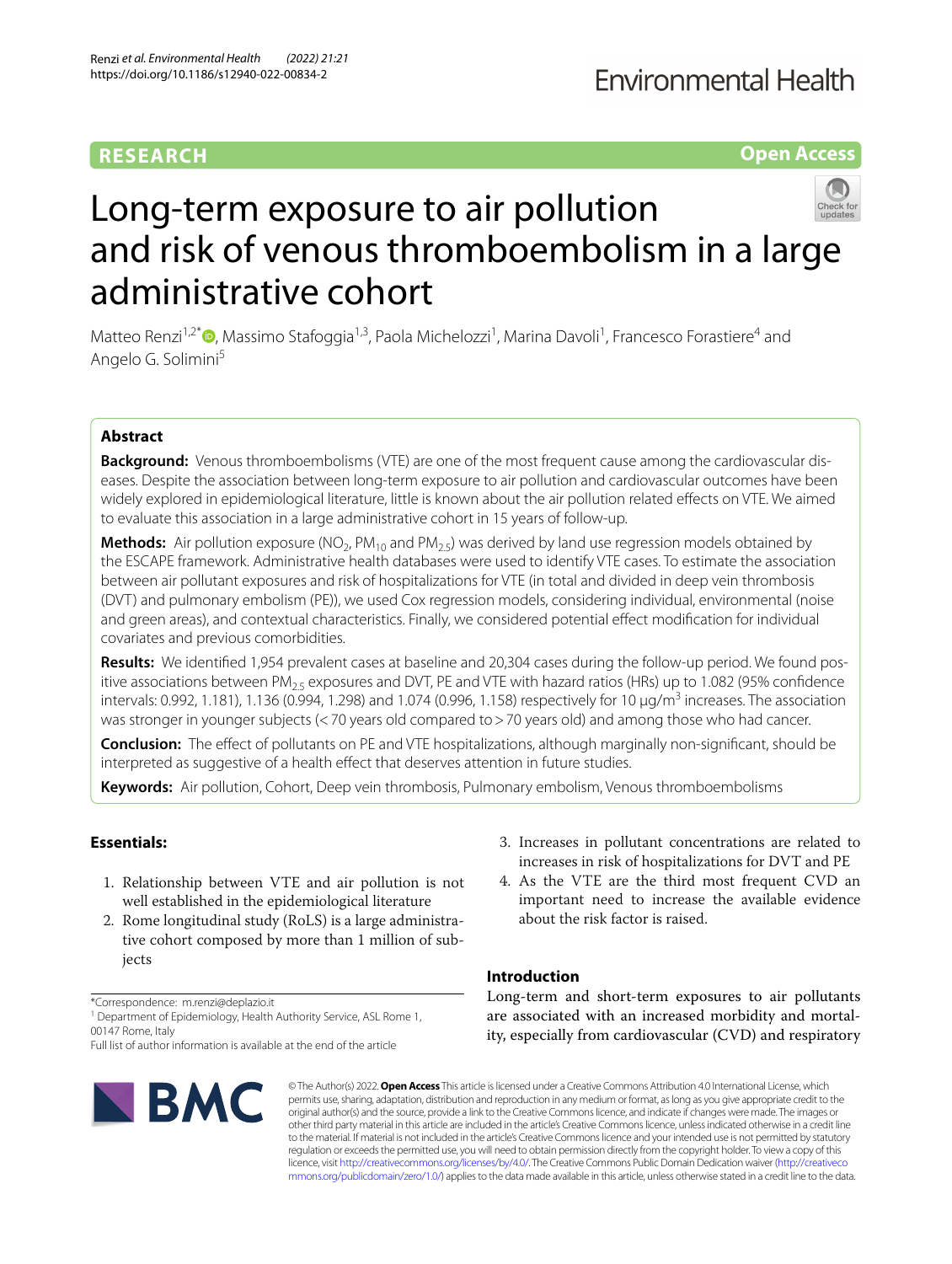diseases [[1](#page-7-0)[–5](#page-7-1)]. Venous thromboembolisms (VTE) represent the third most frequent causes cardiovascular diseases, including deep vein thrombosis (DVT) and pulmonary embolism (PE). VTE episodes are important cause of cardiovascular morbidity and mortality [\[6](#page-7-2)] with a global burden of disease of about 10 million of cases per year [\[7\]](#page-7-3). The National Heart, Lung and Blood Institute defnes VTE as "a disorder that includes deep vein thrombosis and pulmonary embolism. A deep vein thrombosis (DVT) occurs when a blood clot forms in a deep vein, usually in the lower leg, thigh, or pelvis  $[8]$  $[8]$ . A pulmonary embolism (PE) occurs when a clot breaks loose and travels through the bloodstream to the lungs". It is estimated that PE account for 10 to 30% of fatal cases within 30 days from diagnosis (Beckman 2010). The annual incidence of VTE were estimated to be around 1–2 per 1000 inhabitants in the US (DVT and PE together [\[9](#page-7-5)]) and 148 and 95 per 100,000 in the EU (for DVT and PE respectively [[6\]](#page-7-2),). Risk of VTE is higher in hospitalized patients, especially those who had received surgery or after trauma procedures, because of venous stasis, immobilization and/or limited postoperative mobility in addition to the activation of infammatory and coagulation pathways after tissue injury. Up to 60% of all cases of VTE occur within 90 days of hospitalization  $[10]$  $[10]$ . Known risk factors include older age, cancer, autoimmune and chronic infammatory diseases, varicose veins, obesity, inactivity, smoking, estrogen replacement and pregnancy for women.

Exposure to air pollutant mixtures could increase the likelihood of VTE events through multiple and interdependent mechanisms [[11\]](#page-7-7). Particulate matter (PM) is a mixture of solid particles and liquid droplets. Principally, it is classifed by the mass median aerodynamic diameter of the particles in  $PM_{10}$ , composed by less than 10-micron particles, and  $PM<sub>2.5</sub>$ , where particles are less than 2.5 micron. PM inhalation activates blood coagulation mechanisms with the production of pro-infammatory (reactive oxygen species), pro-oxidative proteins (cytokines, C-reactive protein) and hormones (endothelins) and consequent high levels of fbrinogen and thrombin formation [[12](#page-7-8), [13](#page-7-9)]. A second mechanism involves the unbalance of the autonomic control of heart rate and consequent decreased heart rate variability through the stimulation of the pulmonary sensory nerves following PM inhalation [[14\]](#page-7-10). Additionally, increased blood pressure and atherosclerotic plaque formation were also reported [[15,](#page-7-11) [16](#page-8-0)]

Despite plausible biological mechanisms, evidence of air pollution efects on VTE are incomplete and inconclusive. Two cohort studies [\[17](#page-8-1), [18](#page-8-2)] and one case–control [[19\]](#page-8-3) have examined, so far, the association between long-term exposure to air pollutants and VTE but their fndings were contrasting and a subsequent meta-analytic analysis of those three studies found an efect estimate close to the null  $[20]$  $[20]$ . This study aimed to assess the longterm effect of air pollution ( $PM_{10}$ ,  $PM_{2.5}$  and nitrogen dioxide  $[NO<sub>2</sub>]$ ) on hospitalizations for VTE, DVT and PE in a large administrative cohort in Rome. Additionally, we studied the infuence of several efect modifers, including known risk factors for VTE.

### **Material and methods**

#### **Study population**

We analyzed data from the Rome Longitudinal Study (ROLS), an administrative cohort based on the 2001 Italian Census operated by the National Institute of Statistics (ISTAT) [[21\]](#page-8-5). We followed more than 1 million of persons from 20–10-2001, the date of the Census, until 31–12-2015. For each subject, we have information about socio-demographic characteristics such as age, sex, place of birth, marital status, educational level, and occupation and residence address. Moreover, we considered also a small-area index assigned to each census block (average population of 470 inhabitants) which is a composite index of socioeconomic position (SEP) [\[22\]](#page-8-6). Each subject was identifed by an anonymous ID to allow the record linkage with health databases such as the Hospital Registry Discharge (HIS) and the Pharmaceutical databases. Record linkage procedures were anonymous, permitted since the Rome Longitudinal Study is part of the National Statistical Program for the years 2011–2017, and was approved by the Italian Data Protection Authority. More information are available elsewhere [\[23](#page-8-7), [24\]](#page-8-8). Prevalent VTE cases and subjets who moved outside Rome during the follow-up were excluded at the baseline.

#### **Outcome defnition**

Deep vein thrombosis (DVT) and pulmonary embolism (PE) were defned by using the hospitalizations (HIS) database. We used the International Classifcation of Diseases –  $9^{th}$  version (ICD-9) to classify the different outcomes considering both primary and secondary diagnoses. In particular, the codes considered for DVT defnition were: 451–453; while PE is defned by the code 415.1. We excluded the prevalent cases by applying the same defnition to each subject in the three years period before the baseline (20–10-2001). VTE cases are defned as a combination of DVT and PE outcomes.

#### **Exposure assessment**

We estimated average annual exposure to air pollutants (PM<sub>10</sub>, PM<sub>2.5</sub>, and NO<sub>2</sub>) at baseline (January 1<sup>st</sup>, 2001) residential address for each individual by landuse regression (LUR) models, developed using measures taken in 2010 within the ESCAPE project  $[25, 26]$  $[25, 26]$  $[25, 26]$  $[25, 26]$ . The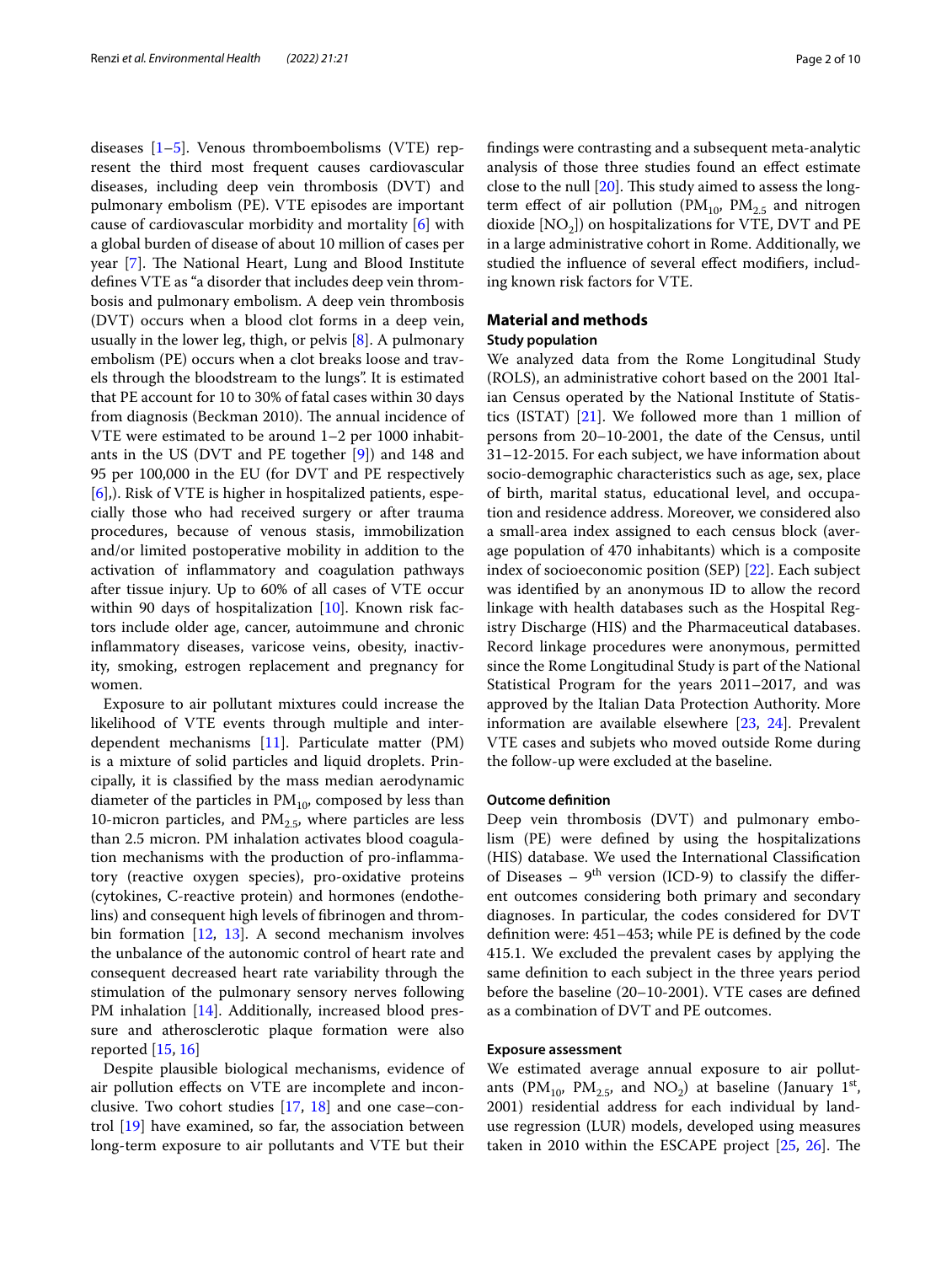model displayed good prediction properties, with percent explained variability in hold-out monitors ranging between 76% (NO<sub>2</sub>) and 59% (PM<sub>10</sub>) in Rome [\[27](#page-8-11), [28\]](#page-8-12).

We considered green space and noise in a  $1-km^2$  area around the residential address as potential confounders of the association between air pollution and VTE. To characterize green space, we used Normalized Diference Vegetation Index (NDVI) calculated by Landsat 5 Thematic Mapper (TM) satellite images (http:// earthexplorer.usgs.gov/). NDVI is a common indicator of green vegetation and was developed using the analysis of surface reflectance measurements. The NDVI values range from −1 to +1, with +1 indicating a high density of green leaves,−1 representing water features and values close to zero referring to barren areas of rock, sand or snow  $[29]$  $[29]$  $[29]$ . The process is described in details elsewhere [[30\]](#page-8-14). Similarly, we account for residential noise exposure as a confounder. Noise was assessed using annual dayevening-night A-weighted equivalent continuous noise levels (Lden) indicator, defned by the European Environmental Agency [[31\]](#page-8-15) as average sound pressure level over all days, evenings and nights in a year. Lden was estimated using an approach described in detail elsewhere [[32,](#page-8-16) [33](#page-8-17)].

#### **Statistical analysis**

The association between long-term exposure to air pollutants and hospitalizations for VTE, DVT and PE was estimated using Cox proportional hazard regression models with age as time scale. We defned four models a priori: model 1 adjusted for only age and sex. We added individual- and area-level confounders such as place of birth (Rome or other), occupational status (employed, unemployed, housewife, retired and other), marital status (married, single, separated/divorced or widowed), areabased socio-economic position (SEP in fve levels: from high to low) and educational level (primary, secondary, high school and university) in model 2. Variables which did not meet the proportionality of hazards assumption were included in model 2 as stratification terms. These included: sex, marital status, and SEP. In model 3, we adjusted also for noise by adding a linear term for Lden to model 2. Finally, in addition to the previous set of covariates (model 3), we included greenness with a linear term for NDVI (model 4).

We evaluated possible efect modifcation by age (classifed in two classes:<70 and>70 years), sex, and previous comorbidities (cardiovascular diseases, myocardial infarction, hypertension, COPD, diabetes, hyperlipidemia and cancer) by including suitable interaction terms in model 2. In addition, we considered age divided into three classes by terciles  $\left( < 40, \right> = 40$  and  $< 65,$ and>65 years old) as supplementary analyses (see

Wald test. We applied exposure–response functions to test the association even at low levels of air pollution. Exposure– response curves were obtained by modelling the exposures with natural splines with 3 degrees of freedom.

for age). We calculated P-values for interaction using the

Finally, as a sensitivity analysis to take into account possible spatial autocorrelation we computed models (model3) with a cluster term for a spatial indicator. This variable assumes 94 diferent levels according to the different zone in Rome area. The results are provided in the Supplemental material.

We expressed the results as hazard ratios (HRs) and 95% confidence intervals (95%CI) per 10  $\mu$ g/m<sup>3</sup> increments in  $PM_{10}$ , NO<sub>2</sub>, and  $PM_{2.5}$ .

All analyses were conducted in R software [[34](#page-8-18)].

#### **Results**

Cohort characteristics are reported in Table [1.](#page-3-0) The cohort is composed by 1,261,770 eligible subjects at the baseline (20 October 2001) after the exclusion of 1,226 prevalent subjects (0.09%). We removed 14,974 (1.2%) records because of missing information on exposure assessment. We obtained a fnal cohort of 1,260,544 (98.6%) subjects and a total of 15,190,594 person-years of follow-up. Females were 54.5%, while subjects>70yrs old at the baseline were 19.5(%). At baseline, 173,651 subjects (13.8%) had past admissions for CVD, 143,389 (11.4%) for cancer, 171,643 (13.6%) for COPD and 150,441 (11.9%) for diabetes (Table [1](#page-3-0)). We observed an incidence rate of 4 and 9.8 per 10,000 person-years for PE and DVT, respectively.

The average exposure levels are reported in Table [2](#page-3-1). We observed average exposures equals to  $36.6 \mu g/m^3$  (standard deviation=5.1) for  $PM_{10}$ , 19.6 (1.9) for  $PM_{2.5}$  and 42.8 (10.2) for  $NO<sub>2</sub>$ . Average noise (Lden) exposure was 59.8 (8.6) dB, while average greenness index was 0.369  $(0.126)$ .

Table [3](#page-4-0) shows the results of the diferent models 1–4 of the association between long-term exposure to air pollutants and hospitalization for DVT, PE and VTE. In model 1, we observed no associations for DVT and VTE, while some positive signals emerged for PE outcomes. When we adjusted for individual and area-level confounders in model 2, we observed positive associations especially for PM<sub>2.5</sub> with HRs up to 1.082 (95%CI: 0.992, 1.181), 1.136 (0.994, 1.298) and 1.074 (0.996, 1.158) for DVT, PE and VTE respectively. No associations were observed for  $NO<sub>2</sub>$ exposure, except for PE outcome. We observed similar afects after adjusting for noise and greenness in model 3 and 4 (see Supplementary Table [1\)](#page-6-0).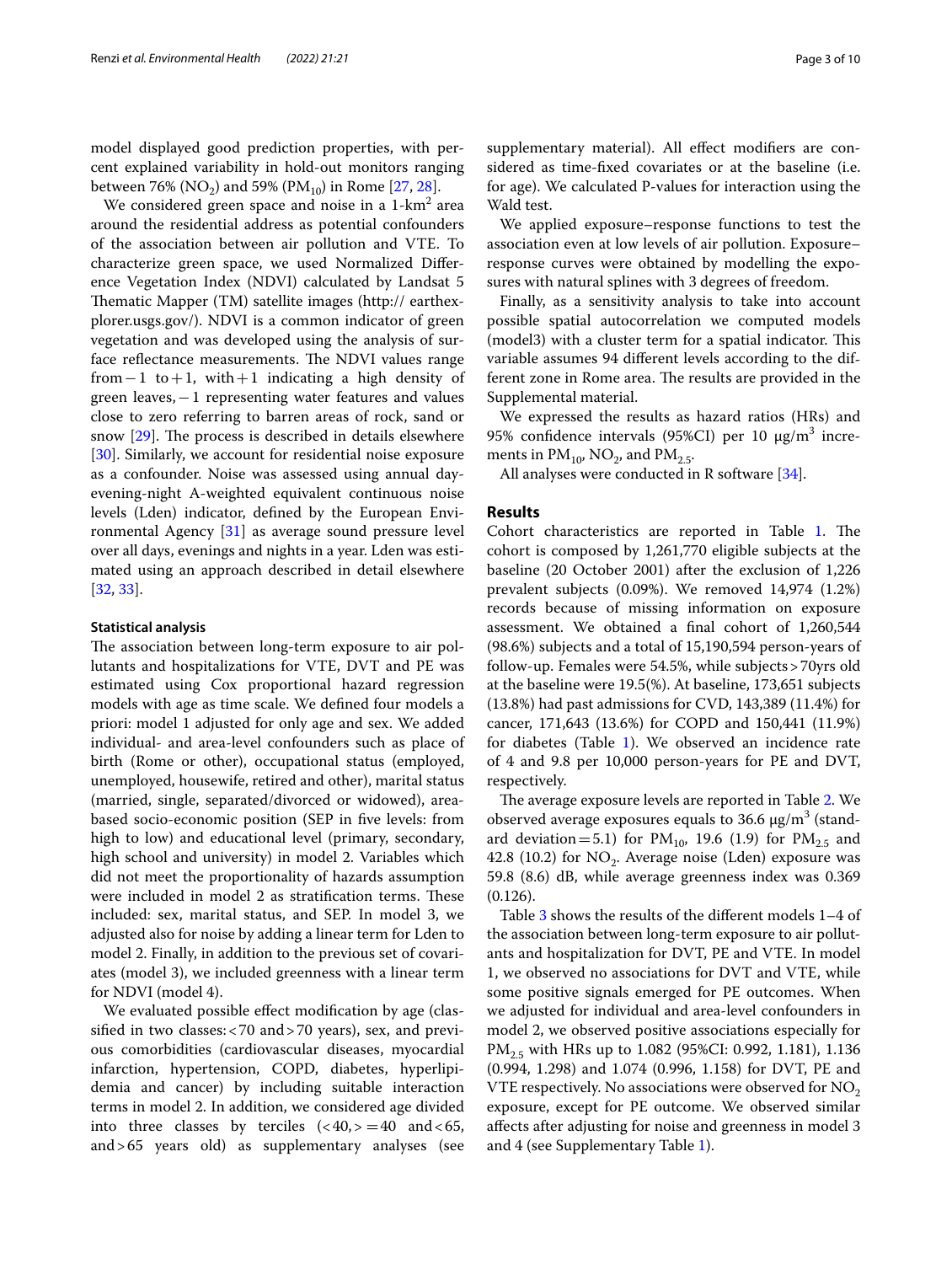| Variable                             | N         | %    | <b>New DVT cases</b> | <b>New PE cases</b> | P-Y        | <b>DVT Incidence</b><br>rate*10,000 | <b>PE Incidence</b><br>rate*10,000 |
|--------------------------------------|-----------|------|----------------------|---------------------|------------|-------------------------------------|------------------------------------|
| <b>Total</b>                         | 1,260,544 | 100  | 14,291               | 6,013               | 15,190,594 | 9.41                                | 3.96                               |
| Sex                                  |           |      |                      |                     |            |                                     |                                    |
| Males                                | 574,177   | 45.5 | 6,674                | 2,649               | 6,808,369  | 9.80                                | 3.89                               |
| Females                              | 686,367   | 54.5 | 8,247                | 3,364               | 8,382,225  | 9.84                                | 4.01                               |
| Age                                  |           |      |                      |                     |            |                                     |                                    |
| $<$ 35                               | 123,825   | 9.8  | 563                  | 117                 | 1,626,949  | 3.46                                | 0.72                               |
| $35 - 70$                            | 890,578   | 70.7 | 9,094                | 3,317               | 11,365,819 | 8.00                                | 2.92                               |
| >70                                  | 246,141   | 19.5 | 5,264                | 2,579               | 2,197,826  | 23.95                               | 11.73                              |
| Socio-economic position (area level) |           |      |                      |                     |            |                                     |                                    |
| High                                 | 249,525   | 19.8 | 2,421                | 1,207               | 3,009,906  | 8.04                                | 4.01                               |
| Medium-High                          | 256,930   | 20.4 | 2,748                | 1,220               | 3,082,163  | 8.92                                | 3.96                               |
| Medium                               | 252,930   | 20.1 | 2,914                | 1,218               | 3,036,834  | 9.60                                | 4.01                               |
| Medium-Low                           | 256,883   | 20.4 | 3,371                | 1,243               | 3,097,478  | 10.88                               | 4.01                               |
| Low                                  | 244,276   | 19.4 | 3,467                | 1,125               | 2,964,213  | 11.70                               | 3.80                               |
| <b>Educational level</b>             |           |      |                      |                     |            |                                     |                                    |
| $\leq$ = primary school              | 313,258   | 24.9 | 6,160                | 2,506               | 3,400,437  | 18.12                               | 7.37                               |
| High-school                          | 415,459   | 33.0 | 3,201                | 1,314               | 5,239,336  | 6.11                                | 2.51                               |
| Junior-school                        | 326,960   | 25.9 | 4,128                | 1,489               | 3,976,175  | 10.38                               | 3.74                               |
| University                           | 204,867   | 16.3 | 1,432                | 704                 | 2,574,646  | 5.56                                | 2.73                               |
| <b>Marital status</b>                |           |      |                      |                     |            |                                     |                                    |
| Married                              | 836,296   | 66.3 | 9,537                | 3,695               | 10,320,350 | 9.24                                | 3.58                               |
| Separated                            | 88,443    | 7.0  | 989                  | 349                 | 1,083,201  | 9.13                                | 3.22                               |
| Singles                              | 192,469   | 15.3 | 1,502                | 600                 | 2,390,028  | 6.28                                | 2.51                               |
| Widows                               | 143,336   | 11.4 | 2,893                | 1,369               | 1,391,015  | 20.80                               | 9.84                               |

<span id="page-3-0"></span>**Table 1** Individual characteristics of the study cohort at the baseline and incidence of deep vein thrombosis (DVT) and pulmonary embolism (PE)

<span id="page-3-1"></span>**Table 2** Environmental data description

| Pollutant         | U                        | Mean  | SD    | Min    | <b>Percentiles</b> |       | Max   | <b>IQR</b> |      |
|-------------------|--------------------------|-------|-------|--------|--------------------|-------|-------|------------|------|
|                   |                          |       |       |        | 25th               | 50th  | 75th  |            |      |
| $PM_{10}$         | $\mu q/m^3$              | 36.6  | 5.1   | 29.6   | 33.3               | 35.2  | 38    | 58.2       | 4.7  |
| PM <sub>2.5</sub> | $\mu$ g/m <sup>3</sup>   | 19.6  | 1.9   | 17     | 18.4               | 19.1  | 20.1  | 27.4       | 1.7  |
| NO <sub>2</sub>   | $\mu$ g/m <sup>3</sup>   | 42.8  | 10.2  | 13.2   | 35.7               | 42.2  | 48.6  | 84.9       | 12.9 |
| Lden              | dB                       | 59.8  | 8.6   |        | 53.9               | 60.1  | 66    | 89.7       | 12.1 |
| <b>NDVI</b>       | $\overline{\phantom{a}}$ | 0.369 | 0.126 | $-0.3$ | 0.308              | 0.374 | 0.448 | 0.772      | 0.14 |

In Table [4,](#page-5-0) we reported the results for the efect modifcation by age, sex, and previous comorbidities only for  $PM_{2.5}$  exposure. No large differences emerged from the analysis for DVT, PE and  $PM_{2.5}$  exposure. However, slightly higher effects were observed for younger subjects (< 70 years), and subjects with cancer and no COPD. When we consider diferent age classes, the results were very similar to those obtained by using the 70 years as cutof.

Figure [1](#page-6-1) reported the exposure–response curves for  $PM<sub>2.5</sub>$  and DVT and PE. The pattern displayed by the curves was approximately linear for each pollutant.

In the Supplementary Table [S3,](#page-6-0) we have reported the results of the sensitivity analysis considering the cluster term of spatial zones in Rome city. The estimates did not differ from those obtained in the main analyses.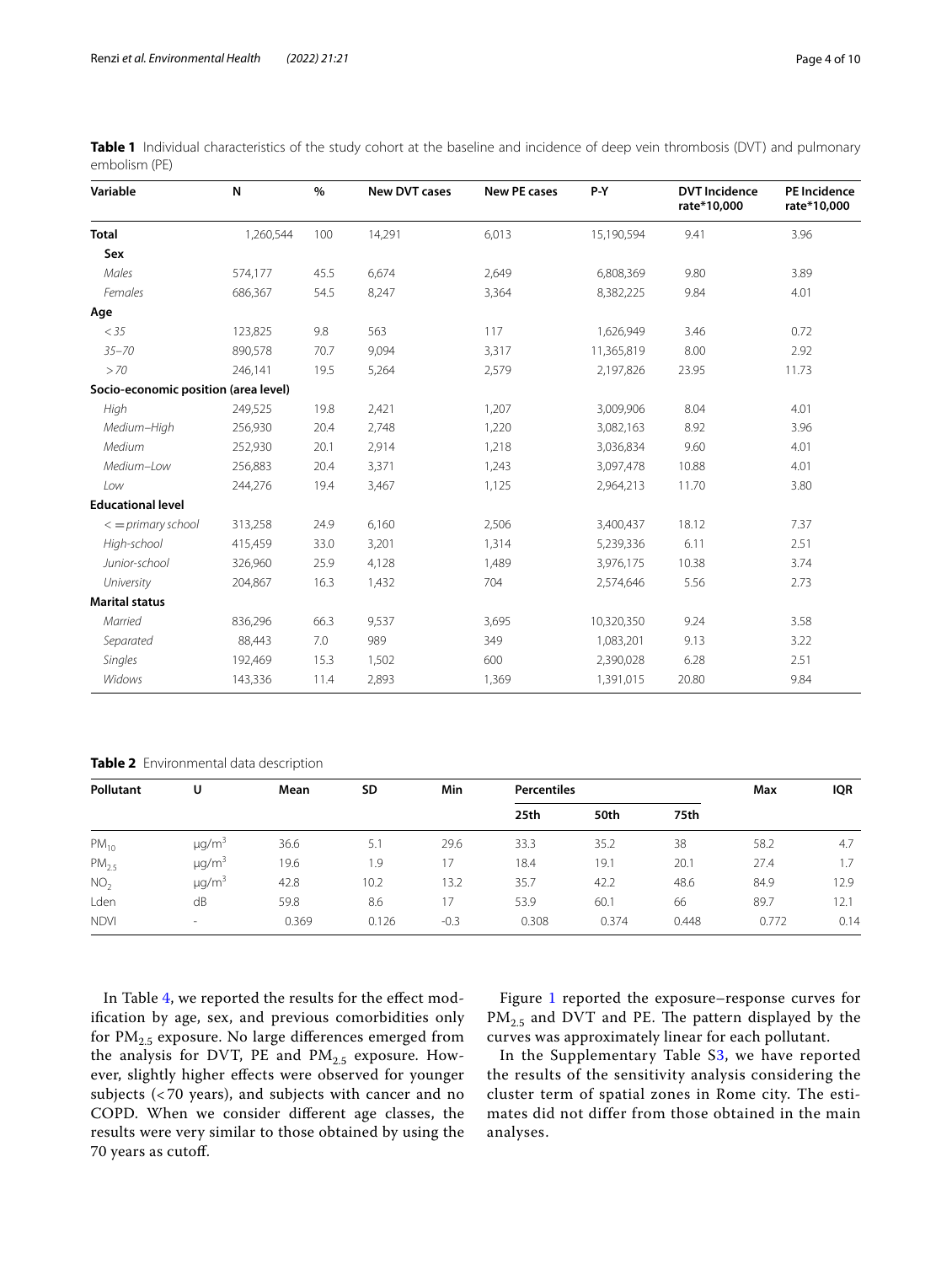<span id="page-4-0"></span>

| <b>Table 3</b> Associations between long-term exposure to air pollutants (PM <sub>10</sub> , PM <sub>25</sub> and NO <sub>2</sub> ) and deep vein thrombosis (DVT) and |  |  |  |  |  |  |  |
|------------------------------------------------------------------------------------------------------------------------------------------------------------------------|--|--|--|--|--|--|--|
| pulmonary embolism (PE) in RoLS. Results are expressed as hazard ratios (HR) with relative 95% confidence intervals per 10 µg/m <sup>3</sup>                           |  |  |  |  |  |  |  |
| increases of pollutant                                                                                                                                                 |  |  |  |  |  |  |  |

|                 |       | Model 1 <sup>a</sup> |       |       | Model 2 <sup>b</sup> |       |       | Model 3 <sup>c</sup> |       | Model 4 <sup>d</sup> |       |       |
|-----------------|-------|----------------------|-------|-------|----------------------|-------|-------|----------------------|-------|----------------------|-------|-------|
|                 | HR    | 95%CI                |       | HR    | 95%CI                |       | HR    | 95%CI                |       | HR                   | 95%Cl |       |
| <b>DVT</b>      |       |                      |       |       |                      |       |       |                      |       |                      |       |       |
| $PM_{10}$       | 1.000 | 0.969                | 1.032 | 1.029 | 0.996                | 1.062 | 1.034 | 0.997                | 1.072 | 1.035                | 0.998 | 1.073 |
| $PM_{2.5}$      | 0.992 | 0.912                | 1.080 | 1.082 | 0.992                | 1.181 | 1.099 | 0.995                | 1.214 | 1.115                | 1.009 | 1.233 |
| NO <sub>2</sub> | 0.997 | 0.982                | 1.013 | 0.996 | 0.979                | 1.013 | 0.992 | 0.973                | 1.012 | 1.000                | 0.980 | 1.021 |
| <b>PE</b>       |       |                      |       |       |                      |       |       |                      |       |                      |       |       |
| $PM_{10}$       | 1.038 | 0.990                | 1.089 | 1.044 | 0.994                | 1.096 | 1.038 | 0.981                | 1.098 | 1.037                | 0.980 | 1.097 |
| $PM_{2.5}$      | 1.110 | 0.976                | 1.264 | 1.136 | 0.994                | 1.298 | 1.123 | 0.962                | 1.310 | 1.109                | 0.950 | 1.296 |
| NO <sub>2</sub> | 1.016 | 0.992                | 1.042 | 1.019 | 0.992                | 1.047 | 1.014 | 0.983                | 1.047 | 1.007                | 0.974 | 1.040 |
| <b>VTE</b>      |       |                      |       |       |                      |       |       |                      |       |                      |       |       |
| $PM_{10}$       | 1.002 | 0.975                | 1.030 | 1.025 | 0.997                | 1.054 | 1.029 | 0.997                | 1.061 | 1.029                | 0.997 | 1.062 |
| $PM_{2.5}$      | 0.999 | 0.929                | 1.075 | 1.074 | 0.996                | 1.158 | 1.086 | 0.996                | 1.184 | 1.095                | 1.003 | 1.194 |
| NO <sub>2</sub> | 1.000 | 0.986                | 1.014 | 0.999 | 0.984                | 1.014 | 0.996 | 0.979                | 1.014 | 1.001                | 0.983 | 1.019 |

<sup>a</sup> Model 1 is adjusted for age and sex

 $^{\rm b}$  Model 2 is adjusted as model 1 + marital status, place of birth, income, socio-economic position (area index), educational level, occupation, and unemployment rate (area level)

 $\epsilon$  Model 3 is adjusted as model 2  $+$  noise

 $^{\text{d}}$  Model 4 is adjusted as model 3  $+$  greenness

## **Discussion**

We hypothesized that long-term exposure to air pollutants could increase the risk of hospitalization for DVT and PE. In this cohort study, we found an incidence of DVT of 9.8 per 10,000 person-years and an incidence of PE of 4.0 per 10,000 person-years which are lower compared to previously published estimates for US [\[9](#page-7-5)] and the EU [[6\]](#page-7-2). In our main analysis as well as those adjusted for noise and greenness we found a 3–4% effect of  $PM_{10}$ and  $PM_{2.5}$  respectively on DVT, effects that are similar to those obtained in other CVD outcomes in studies with similar design to our  $[35]$  $[35]$ . The effect of pollutants on PE and VTE was higher although marginally non-signifcant, and should be interpreted as suggestive of a health efect that deserves attention in future studies.

Despite plausible biological mechanisms through the infammatory and/or the autonomic imbalance pathways [[36\]](#page-8-20), epidemiological studies have reported contrasting results on the association between air-pollution exposure on VTE. A recent meta-analysis [\[20](#page-8-4)] found only three studies dealing with the long-term efect of air pollution (two cohort:  $[17, 18]$  $[17, 18]$  $[17, 18]$  $[17, 18]$ ; one case–control  $[37]$  $[37]$  $[37]$ :) and few other assessing the short-term efect [[38](#page-8-22)[–42](#page-8-23)]. All meta-analytic coefficients showed no differences from the null, although some of them were suggestive a detrimental effect of exposure  $[20]$  $[20]$ . Contrary to the abovementioned studies, our analysis showed an increased risk of PE and DVT with all pollutants examined, possibly because of methodological diferences between our and the other cohort studies. In fact, the study of Shih was restricted to 26,450 postmenopausal women 50–79 years of age while the study of Kan included 13,143 middleaged men and women from the general population, using traffic density and distance to major roads as measures of traffic exposures and the Baccarelli study was case-control design. In our study, we had more statistical power to assess the effect as we followed through registries  $>1$ million of people while exposure was determined using standard LUR methodologies validated at the European level with a large collaborative project [[26,](#page-8-10) [43](#page-8-24)]. Regarding the assessment of short-term efect of air pollution, it should be noticed that PE and DVT hospitalizations exhibit a marked seasonality that should be explicitly addressed in the study design as we found and efect of short-term exposure to  $PM_{2.5}$  on PE hospitalization in warmer months only [\[44](#page-8-25)].

In epidemiological literature there are not studies focused on the role of greenness and noise exposures on risk of VTE episodes. However, the protective efect of greenness on cardiovascular morbidity and mortality is well documented [\[45](#page-8-26)]. Analogously, noise exposure has been identifed as an important risk factor for cardiovascular outcomes [[46\]](#page-9-0). In our study, noise plays a clear negative confounding efect on the relationship between PM and outcomes, while no confounding was observed for  $NO<sub>2</sub>$ , probably due to the common source shared by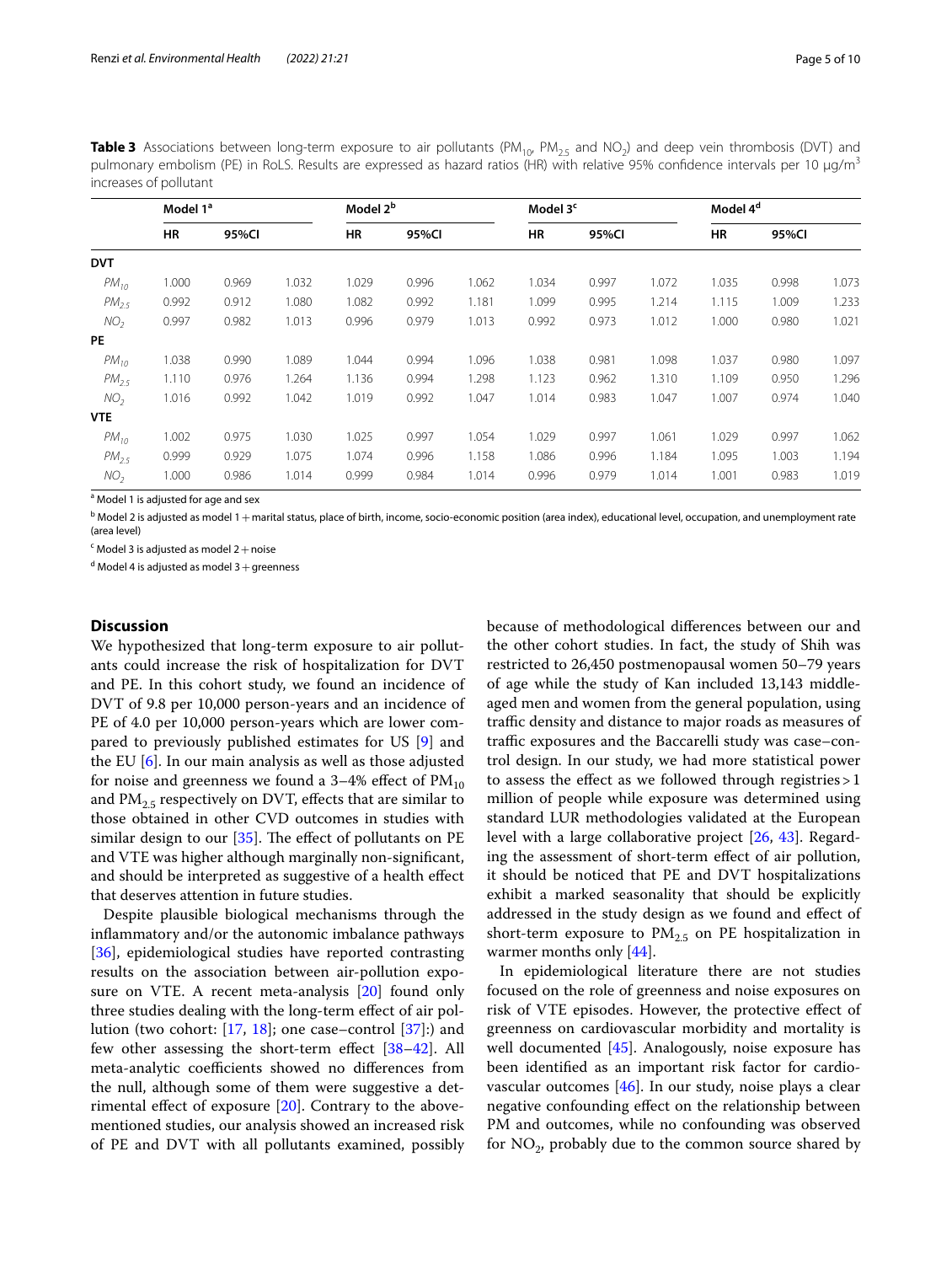|                      | <b>DVT</b> |                     |       |           | PE        |       |       |         |  |  |
|----------------------|------------|---------------------|-------|-----------|-----------|-------|-------|---------|--|--|
|                      | <b>HR</b>  | 95% <sup>a</sup> Cl |       | P-value** | <b>HR</b> | 95%CI |       | P-value |  |  |
| Overall <sup>a</sup> | 1.082      | 0.992               | 1.181 |           | 1.136     | 0.994 | 1.298 |         |  |  |
| Age class            |            |                     |       |           |           |       |       |         |  |  |
| < 70y                | 1.109      | 0.994               | 1.237 |           | 1.192     | 0.998 | 1.424 |         |  |  |
| >70v                 | 1.032      | 0.899               | 1.185 | 0.043     | 1.081     | 0.890 | 1.315 | 0.837   |  |  |
| Sex                  |            |                     |       |           |           |       |       |         |  |  |
| Females              | 1.130      | 0.995               | 1.285 |           | 1.168     | 0.958 | 1.425 |         |  |  |
| Males                | 1.046      | 0.933               | 1.173 | 0.799     | 1.112     | 0.933 | 1.325 | 0.772   |  |  |
| Cardiovascular       |            |                     |       |           |           |       |       |         |  |  |
| No                   | 1.092      | 0.994               | 1.199 |           | 1.180     | 1.023 | 1.361 |         |  |  |
| Yes                  | 1.028      | 0.824               | 1.284 | 0.792     | 0.896     | 0.629 | 1.275 | 0.185   |  |  |
| AMI                  |            |                     |       |           |           |       |       |         |  |  |
| No                   | 1.079      | 0.986               | 1.181 |           | 1.117     | 0.972 | 1.283 |         |  |  |
| Yes                  | 1.130      | 0.810               | 1.577 | 0.459     | 1.407     | 0.882 | 2.245 | 0.901   |  |  |
| Hypertension         |            |                     |       |           |           |       |       |         |  |  |
| No                   | 1.079      | 0.986               | 1.182 |           | 1.175     | 1.023 | 1.349 |         |  |  |
| Yes                  | 1.112      | 0.834               | 1.481 | 0.777     | 0.777     | 0.487 | 1.240 | 0.071   |  |  |
| <b>Diabetes</b>      |            |                     |       |           |           |       |       |         |  |  |
| No                   | 1.084      | 0.984               | 1.193 |           | 1.156     | 0.999 | 1.338 |         |  |  |
| Yes                  | 1.078      | 0.887               | 1.310 | 0.554     | 1.044     | 0.766 | 1.423 | 0.539   |  |  |
| Hyperlipidaemia      |            |                     |       |           |           |       |       |         |  |  |
| No                   | 1.075      | 0.984               | 1.173 |           | 1.144     | 1.000 | 1.308 |         |  |  |
| Yes                  | 1.596      | 0.861               | 2.960 | 0.127     | 0.700     | 0.229 | 2.136 | 0.505   |  |  |
| COPD                 |            |                     |       |           |           |       |       |         |  |  |
| N <sub>O</sub>       | 1.122      | 1.017               | 1.238 |           | 1.131     | 0.968 | 1.322 |         |  |  |
| Yes                  | 0.963      | 0.807               | 1.149 | 0.005     | 1.154     | 0.900 | 1.478 | 0.273   |  |  |
| Cancer               |            |                     |       |           |           |       |       |         |  |  |
| N <sub>O</sub>       | 1.075      | 0.981               | 1.178 |           | 1.119     | 0.968 | 1.294 |         |  |  |
| Yes                  | 1.123      | 0.861               | 1.465 | 0.080     | 1.230     | 0.892 | 1.696 | 0.799   |  |  |

<span id="page-5-0"></span>Table 4 Effect modification of the associations between long-term exposure to PM<sub>2.5</sub> and deep vein thrombosis and pulmonary embolism in RoLS. Results are expressed as hazard ratios (HR) with relative 95% confidence intervals per 10 µg/m<sup>3</sup> increases of pollutant

<sup>a</sup> Adjusted as Model 2

\*\* *p*-values from Wald test

them (vehicular traffic). On the other hand, greenness seems not to display an active role on these associations.

In efect modifcation analyses, we found slightly higher efects of PM on hospitalizations for DVT of younger subjects (<70 years), and who had a cancer diagnosis and who had not COPD especially for DVT. This result is probably explained by the additional risk due to air pollution in individuals afected i.e. by COPD, while the result about cancer might by due by a more likely longer hospitalizations and relative bed immobilizations which occurred in those subjects.

Exposure–response relationship showed linear associations both for DVT and PE, as similar results were reported in previous studies on other cardiovascular outcomes (CIT). Moreover, risks were not positive at low concentrations. The absence of threshold and a linear relationship between exposure and DVT and PE hospitalization risk underlies the harmful efect of air pollutants also a low concentration, and below the European law limits [[47](#page-9-1)]. From a public health perspective, general practitioners dealing with reduced mobility patients in the elderly and residing in areas of Rome with large pollution load should be conscious of the higher VTE risk for their patients and adjust their practice/preventive advice accordingly.

Some limitations of this study need to be mentioned. The studied cohort is based on administrative data (the Rome Longitudinal Study [\[21](#page-8-5)],) and not all individual risk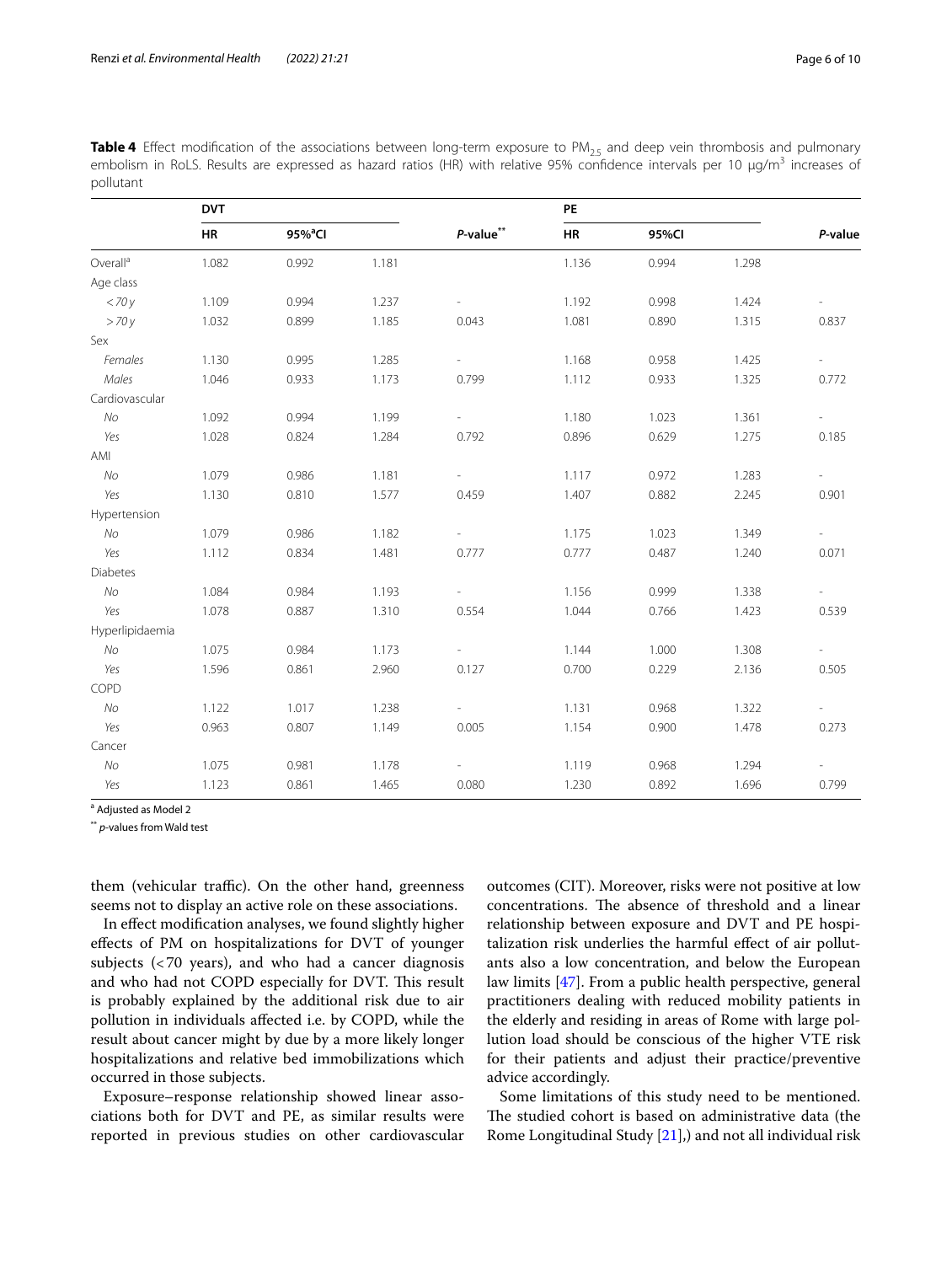

<span id="page-6-1"></span>factors for VTE were available such as smoking, BMI, physical activity, diet, hormone replacement therapies for women. However, we adjusted for socio-economic status that is known to be a predictor of unhealthy lifestyle [[48](#page-9-2)] and for many CVD comorbidities that are also related to bad individual habits, therefore possibly accounting for part of the unmeasured risk factor efects. We are not able to detect all subjects treated at home for not critical DVT/PE episodes leading to a possible underestimation of the efect estimates. We assume that the spatial distribution of exposure did not change during the follow-up [[49\]](#page-9-3) from the time of LUR modelling setup. Also, as in many other similar studies, the individual exposure is attributed at the residential address and is therefore more precise for less mobile individuals such as the elderly. Furthermore, we excluded from the analysis subjects who moved from Rome during the study period or that did not have a known residential address. However, the sociodemographic characteristics of individual excluded were like those included and bias is unlikely [\[30,](#page-8-14) [50](#page-9-4)].

Among the strengths of this study, results are based on a large cohort of over 1 million of individuals followed for > 14y and overcome the possible low statistical power of previous longitudinal studies [[17,](#page-8-1) [18\]](#page-8-2), as confdence intervals of efect measures were larger than those measured in our study. Exposure was estimated at the residential addresses of the entire cohort, with some socio-demographic information individually available. Additionally, the available data on noise and greenness allowed for adjustment for those two important additional exposures that often confound the efect estimate of air pollutants on CVDs. Notably, efect estimates of air pollution adjusted for noise (lden) were higher, possibly because the measured air pollutants have only a partial share with road traffic emissions that, on the other hand, is the main source of noise in Rome [\[30\]](#page-8-14).

In conclusion, we observed a positive association between long-term exposure to PM and risk of deep vein thrombosis and pulmonary embolism in a large administrative cohort in Rome. However, more statistical power is requested to infer properly on this study question. Future studies focused on the relationship between air pollution and pulmonary embolism or deep vein thrombosis are needed to explore deeply this investigation and give more precise indication to policy makers.

## **Supplementary Information**

The online version contains supplementary material available at [https://doi.](https://doi.org/10.1186/s12940-022-00834-2) [org/10.1186/s12940-022-00834-2](https://doi.org/10.1186/s12940-022-00834-2).

<span id="page-6-0"></span>Additional file 1: Table S1. Beta coefficients for Noise, Greenness and noise adjusted for greenness in Model 3 and 4 respectively. **Table S2.** Efect modifcation of the associations between long-term exposure to PM<sub>2.5</sub> and deep vein.thrombosis and pulmonary embolism in RoLS for age category. Results are expressed as hazard ratios (HR) with relative 95% confidence intervals per 10 µg/m<sup>3</sup> increases of pollutant. Table S3. Associations between long-term exposure to air pollutants (PM10, PM2.5 and NO2) and deep vein thrombosis (DVT) and pulmonary embolism (PE) in RoLS adjusted with a cluster term for the urban zone. Results are expressed as hazard ratios (HR) with relative 95% confdence intervals per 10 mg/m3 increases of pollutant.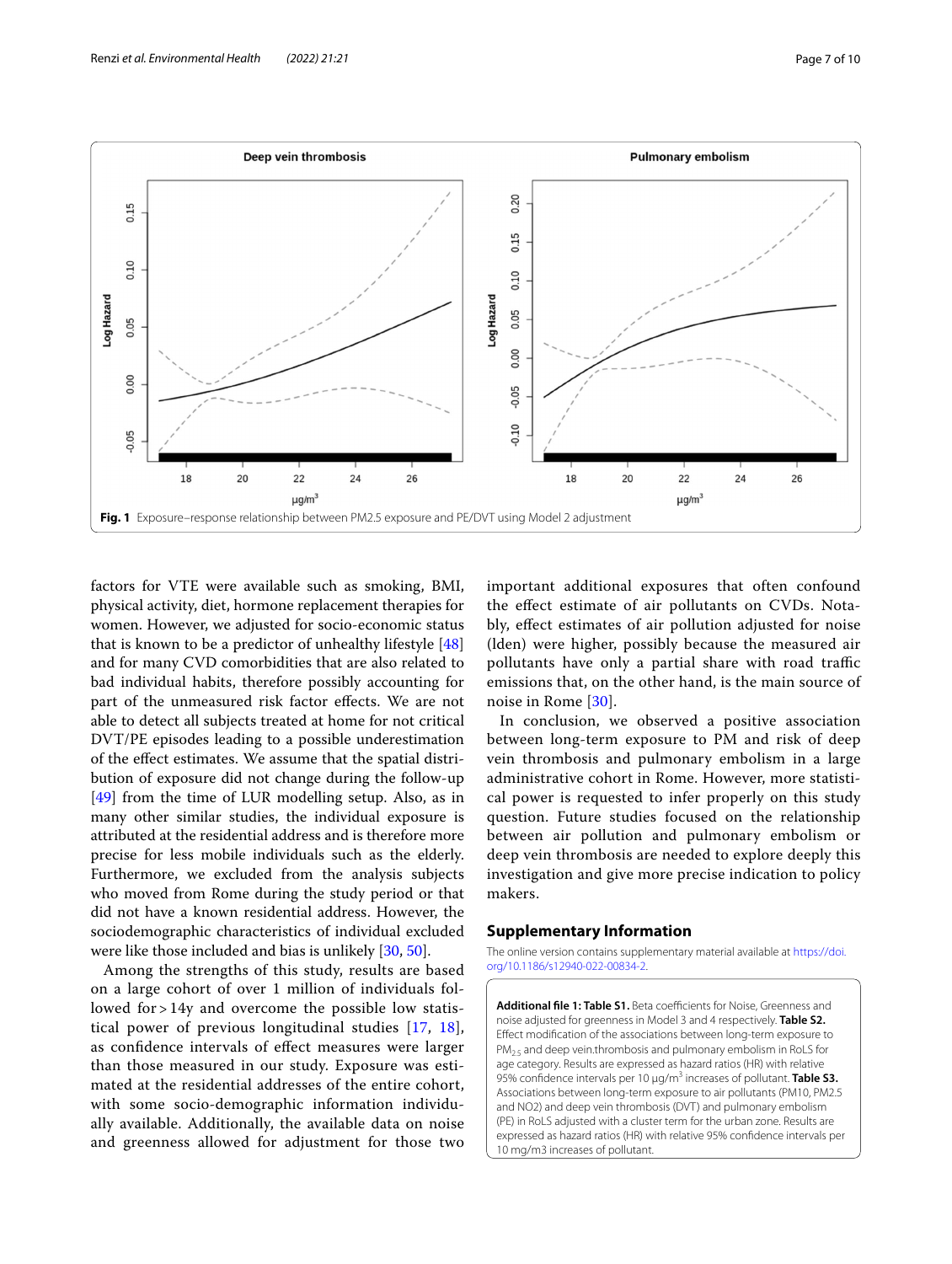#### **Acknowledgements**

We acknowledge Giovanna Cappai and Maria Balducci which manage the regional health databases.

#### **Authors' contributions**

Matteo Renzi contributed to the study design, conducted the statistical analyses, and wrote the paper. Massimo Stafoggia contributed to the study design and reviewed the paper. Paola Michelozzi contributed to the study design and to the discussion. Marina Davoli contributed to the study design and the discussion. Francesco Forastiere contributed to the study design, to the discussion and the revision of the paper. Angelo Solimini contributed to the study design, to the statistical plan and writing the paper. The authors read and approved the fnal manuscript.

#### **Funding**

None.

#### **Availability of data and materials**

The data that support the fndings of this study are available on request from the corresponding author [MR]. The data are not publicly available due to [privacy restriction: them containing information that could compromise research participant privacy/consent].

#### **Declarations**

**Ethics approval and consent to participate** Not applicable.

#### **Consent for publication**

Not applicable.

#### **Conflict of interests**

All authors have no fnancial or other conficting interests to declare.

#### **Author details**

<sup>1</sup> Department of Epidemiology, Health Authority Service, ASL Rome 1, 00147 Rome, Italy. <sup>2</sup> Department of Health Statistics and Biometry, University of Rome "La Sapienza", Rome, Italy. <sup>3</sup>Institute of Environmental Medicine, Karolinska Instituet, Stockholm, Sweden. <sup>4</sup>National Research Council of Italy, Institute of Innovation and Biomedical Research (IRIB), , Palermo, Italy. 5 Department of Public Health and Infectious Diseases, University of Rome "La Sapienza", Rome, Italy.

#### Received: 25 October 2021 Accepted: 13 January 2022 Published online: 27 January 2022

#### **References**

- <span id="page-7-0"></span>1. Beelen R, Stafoggia M, Raaschou-Nielsen O, Andersen ZJ, Xun WW, Katsouyanni K, Dimakopoulou K, Brunekreef B, Weinmayr G, Hofmann B, Wolf K, Samoli E, Houthuijs D, Nieuwenhuijsen M, Oudin A, Forsberg B, Olsson D, Salomaa V, Lanki T, Yli-Tuomi T, Oftedal B, Aamodt G, Nafstad P, De Faire U, Pedersen NL, Ostenson C-G, Fratiglioni L, Penell J, Korek M, Pyko A, Eriksen KT, Tjønneland A, Becker T, Eeftens M, Bots M, Meliefste K, Wang M, Bueno-de-Mesquita B, Sugiri D, Krämer U, Heinrich J, de Hoogh K, Key T, Peters A, Cyrys J, Concin H, Nagel G, Ineichen A, Schafner E, Probst-Hensch N, Dratva J, Ducret-Stich R, Vilier A, Clavel-Chapelon F, Stempfelet M, Grioni S, Krogh V, Tsai M-Y, Marcon A, Ricceri F, Sacerdote C, Galassi C, Migliore E, Ranzi A, Cesaroni G, Badaloni C, Forastiere F, Tamayo I, Amiano P, Dorronsoro M, Katsoulis M, Trichopoulou A, Vineis P, Hoek G. Long-term Exposure to Air Pollution and Cardiovascular Mortality: An Analysis of 22 European Cohorts. Epidemiology. 2014;25:368–78. [https://](https://doi.org/10.1097/EDE.0000000000000076) [doi.org/10.1097/EDE.0000000000000076](https://doi.org/10.1097/EDE.0000000000000076).
- 2. Raaschou-Nielsen O, Andersen ZJ, Beelen R, Samoli E, Stafoggia M, Weinmayr G, Hofmann B, Fischer P, Nieuwenhuijsen MJ, Brunekreef B, Xun WW, Katsouyanni K, Dimakopoulou K, Sommar J, Forsberg B, Modig L, Oudin A, Oftedal B, Schwarze PE, Nafstad P, De Faire U, Pedersen NL, Östenson C-G, Fratiglioni L, Penell J, Korek M, Pershagen G, Eriksen KT, Sørensen M, Tjønneland A, Ellermann T, Eeftens M, Peeters PH, Meliefste

K, Wang M, Bueno-de-Mesquita B, Key TJ, de Hoogh K, Concin H, Nagel G, Vilier A, Grioni S, Krogh V, Tsai M-Y, Ricceri F, Sacerdote C, Galassi C, Migliore E, Ranzi A, Cesaroni G, Badaloni C, Forastiere F, Tamayo I, Amiano P, Dorronsoro M, Trichopoulou A, Bamia C, Vineis P, Hoek G. Air pollution and lung cancer incidence in 17 European cohorts: prospective analyses from the European Study of Cohorts for Air Pollution Effects (ESCAPE). Lancet Oncol. 2013;14:813–22. [https://doi.org/10.1016/S1470-2045\(13\)](https://doi.org/10.1016/S1470-2045(13)70279-1) [70279-1.](https://doi.org/10.1016/S1470-2045(13)70279-1)

- Dimakopoulou K, Samoli E, Beelen R, Stafoggia M, Andersen ZJ, Hoffmann B, Fischer P, Nieuwenhuijsen M, Vineis P, Xun W, Hoek G, Raaschou-Nielsen O, Oudin A, Forsberg B, Modig L, Jousilahti P, Lanki T, Turunen A, Oftedal B, Nafstad P, Schwarze PE, Penell J, Fratiglioni L, Andersson N, Pedersen N, Korek M, De Faire U, Eriksen KT, Tjønneland A, Becker T, Wang M, Bueno-De-Mesquita B, Tsai MY, Eeftens M, Peeters PH, Meliefste K, Marcon A, Krämer U, a Kuhlbusch TJ, Vossoughi M, Key T, De Hoogh K, Hampel R, Peters A, Heinrich J, Weinmayr G, Concin H, Nagel G, Ineichen A, Jacquemin B, Stempfelet M, Vilier A, Ricceri F, Sacerdote C, Pedeli X, Katsoulis M, Trichopoulou A, Brunekreef B, Katsouyanni K. Air pollution and nonmalignant respiratory mortality in 16 cohorts within the ESCAPE project. Am J Respir Crit Care Med. 2014;189:684–96. [https://doi.org/10.](https://doi.org/10.1164/rccm.201310-1777OC) [1164/rccm.201310-1777OC](https://doi.org/10.1164/rccm.201310-1777OC).
- 4. MacIntyre EA, Gehring U, Mölter A, Fuertes E, Klümper C, Krämer U, Quass U, Hofmann B, Gascon M, Brunekreef B, Koppelman GH, Beelen R, Hoek G, Birk M, de Jongste JC, Smit HA, Cyrys J, Gruzieva O, Korek M, Bergström A, Agius RM, de Vocht F, Simpson A, Porta D, Forastiere F, Badaloni C, Cesaroni G, Esplugues A, Fernández-Somoano A, Lerxundi A, Sunyer J, Cirach M, Nieuwenhuijsen MJ, Pershagen G, Heinrich J. Air pollution and respiratory infections during early childhood: an analysis of 10 European birth cohorts within the ESCAPE Project. Environ Health Perspect. 2014;122:107–13. <https://doi.org/10.1289/ehp.1306755>.
- <span id="page-7-1"></span>5. Pope CA, Turner MC, Burnett RT, Jerrett M, Gapstur SM, Diver WR, Krewski D, Brook RD. Relationships between fne particulate air pollution, cardiometabolic disorders, and cardiovascular mortality. Circ Res. 2015;116:108– 15. [https://doi.org/10.1161/CIRCRESAHA.116.305060.](https://doi.org/10.1161/CIRCRESAHA.116.305060)
- <span id="page-7-2"></span>6. Cohen AT, Agnelli G, Anderson FA, Arcelus J, Bergqvist D, Brecht JG, Greer IA, Heit JA, Hutchinson JL, Kakkar AK, Motier D, Oger E, Samama M-M, Spannagl M. Venous Thromboembolism (VTE) in Europe. Thromb Haemost. 2007;98:756–64. [https://doi.org/10.1160/TH07.](https://doi.org/10.1160/TH07)
- <span id="page-7-3"></span>7. Di Nisio M, Carrier M. Incidental venous thromboembolism: Is anticoagulation indicated? Hematology. 2017;2017:121–7. [https://doi.org/10.1182/](https://doi.org/10.1182/asheducation-2017.1.121) [asheducation-2017.1.121](https://doi.org/10.1182/asheducation-2017.1.121).
- <span id="page-7-4"></span>8. Venous Thromboembolism | NHLBI, NIH, (n.d.). [https://www.nhlbi.nih.](https://www.nhlbi.nih.gov/health-topics/venous-thromboembolism) [gov/health-topics/venous-thromboembolism](https://www.nhlbi.nih.gov/health-topics/venous-thromboembolism) (accessed 23, December 2021).
- <span id="page-7-5"></span>9. Beckman MG, Hooper WC, Critchley SE, Ortel TL. Venous Thromboembolism A Public Health Concern. Am J Prev Med. 2010;38:S495–501. [https://](https://doi.org/10.1016/j.amepre.2009.12.017) [doi.org/10.1016/j.amepre.2009.12.017](https://doi.org/10.1016/j.amepre.2009.12.017).
- <span id="page-7-6"></span>10. Haematology TL. Thromboembolism: An under appreciated cause of death. Lancet Haematol. 2015;2: e393. [https://doi.org/10.1016/S2352-](https://doi.org/10.1016/S2352-3026(15)00202-1) [3026\(15\)00202-1.](https://doi.org/10.1016/S2352-3026(15)00202-1)
- <span id="page-7-7"></span>11. Brook RD, Rajagopalan S, Pope CA, Brook JR, Bhatnagar A, Diez-Roux AV, Holguin F, Hong Y, Luepker RV, a Mittleman M, Peters A, Siscovick D, Smith SC, Whitsel L, Kaufman JD. Particulate matter air pollution and cardiovascular disease: An update to the scientifc statement from the American Heart Association. Circulation. 2010;121:2331–2378. [https://doi.org/10.](https://doi.org/10.1161/CIR.0b013e3181dbece1) [1161/CIR.0b013e3181dbece1.](https://doi.org/10.1161/CIR.0b013e3181dbece1)
- <span id="page-7-8"></span>12. Donaldson K, Stone V, Seaton A, MacNee W. Ambient particle inhalation and the cardiovascular system: Potential mechanisms. Environ Health Perspect. 2001;109:523–7. <https://doi.org/10.2307/3454663>.
- <span id="page-7-9"></span>13. Franchini M, Guida A, Tufano A, Coppola A. Air pollution, vascular disease and thrombosis: Linking clinical data and pathogenic mechanisms. J Thromb Haemost. 2012;10:2438–51. [https://doi.org/10.1111/jth.12006.](https://doi.org/10.1111/jth.12006)
- <span id="page-7-10"></span>14. S. Breitner, A. Peters, W. Zareba, R. Hampel, D. Oakes, J. Wiltshire, M.W. Frampton, P.K. Hopke, J. Cyrys, M.J. Utell, C. Kane, A. Schneider, D.Q. Rich, Ambient and controlled exposures to particulate air pollution and acute changes in heart rate variability and repolarization, Sci. Rep. 2019;1–12. <https://doi.org/10.1038/s41598-019-38531-9>.
- <span id="page-7-11"></span>15. Sun Q. Long-term Air Pollution Exposure and Acceleration of Atherosclerosis and Vascular Infammation in an Animal Model. JAMA. 2005;294:3003. [https://doi.org/10.1001/jama.294.23.3003.](https://doi.org/10.1001/jama.294.23.3003)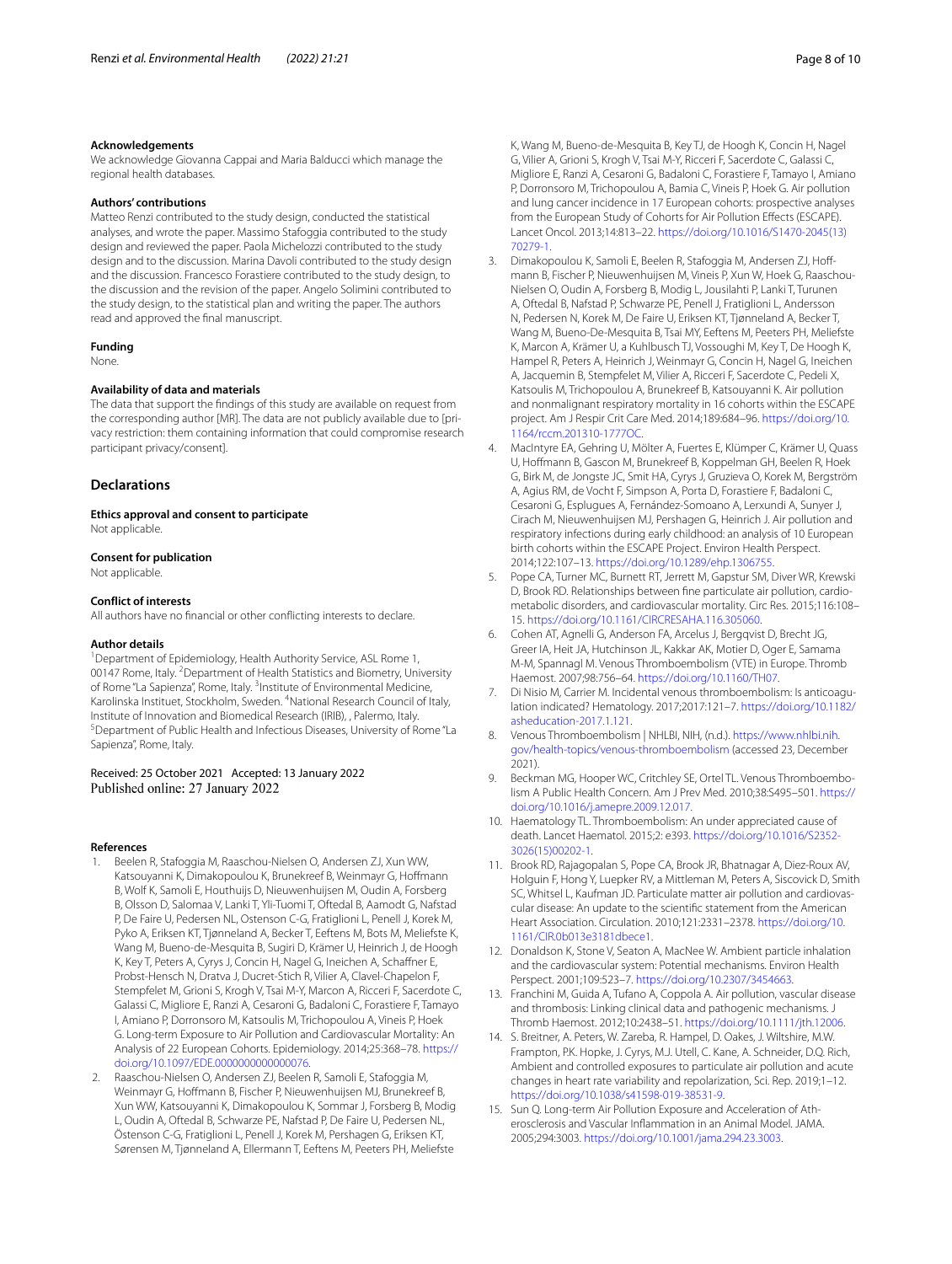- <span id="page-8-0"></span>16. Foraster M, Künzli N, Aguilera I, Rivera M, Agis D, Vila J, Bouso L, Deltell A, Marrugat J, Ramos R, Sunyer J, Elosua R, Basagaña X. High Blood Pressure and Long-Term Exposure to Indoor Noise and Air Pollution from Road Traffic. Environ Health Perspect. 2014;122:1193-200. [https://doi.org/10.](https://doi.org/10.1289/ehp.1307156) [1289/ehp.1307156.](https://doi.org/10.1289/ehp.1307156)
- <span id="page-8-1"></span>17. Shih RA, Griffin BA, Salkowski N, Jewell A, Eibner C, Bird CE, Liao D, Cushman M, Margolis HG, Eaton CB, Whitsel EA. Ambient particulate matter air pollution and venous thromboembolism in the women's health initiative hormone therapy trials. Environ Health Perspect. 2011;119:326–31. <https://doi.org/10.1289/ehp.1002256>.
- <span id="page-8-2"></span>18. Kan H, Folsom AR, Cushman M, Rose KM, Rosamond WD, Liao D, Lurmann F, London SJ. Traffic exposure and incident venous thromboembolism in the Atherosclerosis Risk in Communities (ARIC) Study. J Thromb Haemost. 2011;9:672–8. <https://doi.org/10.1111/j.1538-7836.2011.04210.x>.
- <span id="page-8-3"></span>19. Baccarelli A, Martinelli I, Zanobetti A, Grillo P, Hou L-F, Bertazzi PA, Mannucci PM, Schwartz J. Exposure to particulate air pollution and risk of deep vein thrombosis. Arch Intern Med. 2008;168:920–7. [https://doi.org/](https://doi.org/10.1001/archinte.168.9.920) [10.1001/archinte.168.9.920](https://doi.org/10.1001/archinte.168.9.920).
- <span id="page-8-4"></span>20. Tang L, Wang QY, Cheng ZP, Hu B, Di Liu J, Hu Y. Air pollution and venous thrombosis: A meta-analysis. Sci Rep. 2016;6:1–8. [https://doi.org/10.1038/](https://doi.org/10.1038/srep32794) [srep32794.](https://doi.org/10.1038/srep32794)
- <span id="page-8-5"></span>21. Cesaroni G, Badaloni C, Gariazzo C, Stafoggia M, Sozzi R, Davoli M, Forastiere F. Long-term exposure to urban air pollution and mortality in a cohort of more than a million adults in Rome. Environ Health Perspect. 2013;121(3):324–31. [https://doi.org/10.1289/ehp.1205862.](https://doi.org/10.1289/ehp.1205862) Epub 2013 Jan 8. PMID: 23308401; PMCID: PMC3621202.
- <span id="page-8-6"></span>22. Cesaroni G, Agabiti N, Rosati R, Forastiere F, Perucci CA. An index of socioeconomic position based on 2001 Census, Rome. Epidemiol Prev. 2006;30:352–7.
- <span id="page-8-7"></span>23. G. Cesaroni, C. Badaloni, V. Romano, E. Donato, C. a Perucci, F. 2010. Forastiere, Socioeconomic position and health status of people who live near busy roads: the Rome Longitudinal Study (RoLS)., Environ. Health. 9:41. [https://doi.org/10.1186/1476-069X-9-41.](https://doi.org/10.1186/1476-069X-9-41)
- <span id="page-8-8"></span>24. Cesaroni G, Badaloni C, Gariazzo C, Stafoggia M, Sozzi R, Davoli M, Forastiere F. Long-term exposure to urban air pollution and mortality in a cohort of more than a million adults in Rome. Environ Health Perspect. 2013;121:324–31. <https://doi.org/10.1289/ehp.1205862>.
- <span id="page-8-9"></span>25. Beelen R, Hoek G, Vienneau D, Eeftens M, Dimakopoulou K, Pedeli X, Tsai M-Y, Künzli N, Schikowski T, Marcon A, Eriksen KT, Raaschou-Nielsen O, Stephanou E, Patelarou E, Lanki T, Yli-Tuomi T, Declercq C, Falq G, Stempfelet M, Birk M, Cyrys J, von Klot S, Nádor G, Varró MJ, Dėdelė A, Gražulevičienė R, Mölter A, Lindley S, Madsen C, Cesaroni G, Ranzi A, Badaloni C, Hofmann B, Nonnemacher M, Krämer U, Kuhlbusch T, Cirach M, de Nazelle A, Nieuwenhuijsen M, Bellander T, Korek M, Olsson D, Strömgren M, Dons E, Jerrett M, Fischer P, Wang M, Brunekreef B, de Hoogh K. Development of NO2 and NOx land use regression models for estimating air pollution exposure in 36 study areas in Europe – The ESCAPE project. Atmos Environ. 2013;72:10–23. [https://doi.org/10.1016/j.](https://doi.org/10.1016/j.atmosenv.2013.02.037) [atmosenv.2013.02.037.](https://doi.org/10.1016/j.atmosenv.2013.02.037)
- <span id="page-8-10"></span>26. M Eeftens, R Beelen, K de Hoogh, T Bellander, G Cesaroni, M Cirach, C Declercq, A Dėdelė, E Dons, A de Nazelle, K Dimakopoulou, K Eriksen, G Falq, P Fischer, C Galassi, R Gražulevičienė, J Heinrich, B Hofmann, M Jerrett, D Keidel, M Korek, T Lanki, S Lindley, C Madsen, A Mölter, G Nádor, M Nieuwenhuijsen, M Nonnemacher, X Pedeli, O Raaschou-Nielsen, E Patelarou, U Quass, A Ranzi, C Schindler, M Stempfelet, E Stephanou, D Sugiri, M Y Tsai, T Yli-Tuomi, M.J Varró, D Vienneau, S von Klot, K Wolf, B Brunekreef, G Hoek. Development of Land Use Regression models for PM(2.5), PM(2.5) absorbance, PM(10) and PM(coarse) in 20 European study areas; results of the ESCAPE project. Environ Sci Technol. 2012;46:11195–205. [https://doi.org/10.1021/es301948k.](https://doi.org/10.1021/es301948k)
- <span id="page-8-11"></span>27. Beelen R, Hoek G, Vienneau D, de Hooghb K. Development of NO2 and NOx land use regression models for estimating air pollution exposure in 36 study areas in Europe - The ESCAPE project. Atmos Environ. 2013;72:10–23.
- <span id="page-8-12"></span>28. de Hoogh K, Wang M, Adam M, Badaloni C, Beelen R, Birk M, Cesaroni G, Cirach M, Declercq C, Dėdelė A, Dons E, de Nazelle A, Eeftens M, Eriksen K, Eriksson C, Fischer P, Gražulevičienė R, Gryparis A, Hofmann B, Jerrett M, Katsouyanni K, Iakovides M, Lanki T, Lindley S, Madsen C, Mölter A, Mosler G, Nádor G, Nieuwenhuijsen M, Pershagen G, Peters A, Phuleria H, Probst-Hensch N, Raaschou-Nielsen O, Quass U, Ranzi A, Stephanou E, Sugiri D, Schwarze P, Tsai M-Y, Yli-Tuomi T, Varró MJ, Vienneau D, Weinmayr

G, Brunekreef B, Hoek G. Development of Land Use Regression Models for Particle Composition in Twenty Study Areas in Europe (supporting information). Environ Sci Technol. 2013;47:1–32.

- <span id="page-8-13"></span>29. Weier JW, Herring D. Measuring Vegetation (NDVI & EVI). 2000. [https://](https://earthobservatory.nasa.gov/features/MeasuringVegetation/) [earthobservatory.nasa.gov/features/MeasuringVegetation/.](https://earthobservatory.nasa.gov/features/MeasuringVegetation/)
- <span id="page-8-14"></span>30. Renzi M, Cerza F, Gariazzo C, Agabiti N, Cascini S, Di Domenicantonio R, Davoli M, Forastiere F, Cesaroni G. Air pollution and occurrence of type 2 diabetes in a large cohort study. Environ Int. 2018;112:68–76. [https://doi.](https://doi.org/10.1016/j.envint.2017.12.007) [org/10.1016/j.envint.2017.12.007](https://doi.org/10.1016/j.envint.2017.12.007).
- <span id="page-8-15"></span>31. EEA, Good practice guide on noise exposure and potential health efects. 2010.<https://doi.org/10.2800/54080>.
- <span id="page-8-16"></span>32. G. Licitra, E. Ascari, The Good Practice Guide, Version 2, in: Noise Mapp. EU, CRC Press, 2012;159–180.<https://doi.org/10.1201/b12885-10>.
- <span id="page-8-17"></span>33. G Licitra, D Palazzuoli, E Ascari. END noise mapping for a sufficiently accurate people exposure estimation in epidemiological studies, in: INTER-NOISE 2016 - 45th Int. Congr. Expo. Noise Control Eng. Towar. a Quieter Futur. 2016:5687–5698.
- <span id="page-8-18"></span>34. R. R Development Core Team, R: A Language and Environment for Statistical Computing, R Found. Stat. Comput. 2011;1:409. [https://doi.org/10.](https://doi.org/10.1007/978-3-540-74686-7) [1007/978-3-540-74686-7.](https://doi.org/10.1007/978-3-540-74686-7)
- <span id="page-8-19"></span>35. Colais P, Serinelli M, Faustini A, Stafoggia M, Randi G, Tessari R, Chiusolo M, Pacelli B, Mallone S, Vigotti MA, Cernigliaro A, Galassi C, Berti G. Air pollution and urgent hospital admissions in nine Italian cities. Results of the EpiAir Project (in Italian). 2009;33:75–92.
- <span id="page-8-20"></span>36. Robertson S, Miller MR. Ambient air pollution and thrombosis. Part Fibre Toxicol. 2018;15:1–16. [https://doi.org/10.1186/s12989-017-0237-x.](https://doi.org/10.1186/s12989-017-0237-x)
- <span id="page-8-21"></span>37. Baccarelli A, Martinelli I, Pegoraro V, Melly S, Grillo P, Zanobetti A, Hou L, Bertazzi PA, Mannucci PM, Schwartz J. Living Near Major Traffic Roads and Risk of Deep Vein Thrombosis. Circulation. 2009;119:3118–24. [https://doi.](https://doi.org/10.1161/CIRCULATIONAHA.108.836163) [org/10.1161/CIRCULATIONAHA.108.836163](https://doi.org/10.1161/CIRCULATIONAHA.108.836163).
- <span id="page-8-22"></span>38. Kloog I, Zanobetti A, Nordio F, Coull BA, Baccarelli AA, Schwartz J. Efects of airborne fne particles (PM2.5) on deep vein thrombosis admissions in the northeastern United States. J Thromb Haemost. 2015;13:768–74. <https://doi.org/10.1111/jth.12873>.
- 39. Milojevic A, Wilkinson P, Armstrong B, Bhaskaran K, Smeeth L, Hajat S. Short-term effects of air pollution on a range of cardiovascular events in England and Wales: case-crossover analysis of the MINAP database, hospital admissions and mortality. Heart. 2014;100:1093–8. [https://doi.](https://doi.org/10.1136/heartjnl-2013-304963) [org/10.1136/heartjnl-2013-304963.](https://doi.org/10.1136/heartjnl-2013-304963)
- 40. Martinelli N, Girelli D, Cigolini D, Sandri M, Ricci G, Rocca G, Olivieri O. Access rate to the emergency department for venous thromboembolism in relationship with coarse and fne particulate matter air pollution. PLoS One. 2012;7. <https://doi.org/10.1371/journal.pone.0034831>.
- 41. Dales RE, Cakmak S, Vidal CB. Air pollution and hospitalization for venous thromboembolic disease in Chile. J Thromb Haemost. 2010;8:669–74. [https://doi.org/10.1111/j.1538-7836.2010.03760.x.](https://doi.org/10.1111/j.1538-7836.2010.03760.x)
- <span id="page-8-23"></span>42. Colais P, Serinelli M, Faustini A, Stafoggia M, Randi G, Tessari R, Chiusolo M, Pacelli B, Mallone S, Vigotti MA, Cernigliaro A, Galassi C, Berti G, Forastiere F; Gruppo collaborativo EpiAir. Inquinamento atmosferico e ricoveri ospedalieri urgenti in nine città italiane. Risultati del Progetto EpiAir [Air pollution and urgent hospital admissions in nine Italian cities. Results of the EpiAir Project]. Epidemiol Prev. 2009;33(6 Suppl 1):77–94. Italian. PMID: 20418588.
- <span id="page-8-24"></span>43. de Hoogh K, Wang M, Adam M, Badaloni C, Beelen R, Birk M, Cesaroni G, Cirach M, Declercq C, Dėdelė A, Dons E, de Nazelle A, Eeftens M, Eriksen K, Eriksson C, Fischer P, Gražulevičienė R, Gryparis A, Hofmann B, Jerrett M, Katsouyanni K, Iakovides M, Lanki T, Lindley S, Madsen C, Mölter A, Mosler G, Nádor G, Nieuwenhuijsen M, Pershagen G, Peters A, Phuleria H, Probst-Hensch N, Raaschou-Nielsen O, Quass U, Ranzi A, Stephanou E, Sugiri D, Schwarze P, Tsai MY, Yli-Tuomi T, Varró MJ, Vienneau D, Weinmayr G, Brunekreef B, Hoek G. Development of Land Use Regression Models for Particle Composition in Twenty Study Areas in Europe. Environ Sci Technol. 2013;47:5778–86. [https://doi.org/10.1021/es400156t.](https://doi.org/10.1021/es400156t)
- <span id="page-8-25"></span>44. Renzi M, Stafoggia M, Michelozzi P, Davoli M, Forastiere F, Solimini AG. Short-term exposure to PM2.5 and risk of venous thromboembolism: A case-crossover study. Thromb Res. 2020;190:52–7. [https://doi.org/10.](https://doi.org/10.1016/j.thromres.2020.03.008) [1016/j.thromres.2020.03.008.](https://doi.org/10.1016/j.thromres.2020.03.008)
- <span id="page-8-26"></span>45. Fong K, Hart JE, James P. A Review of Epidemiologic Studies on Greenness and Health: Updated Literature Through Compliance with Ethical Standards Confict of Interest HHS Public Access. Curr Env Heal Rep. 2017;5(2018):77–87. [https://doi.org/10.1007/s40572-018-0179-y.](https://doi.org/10.1007/s40572-018-0179-y)